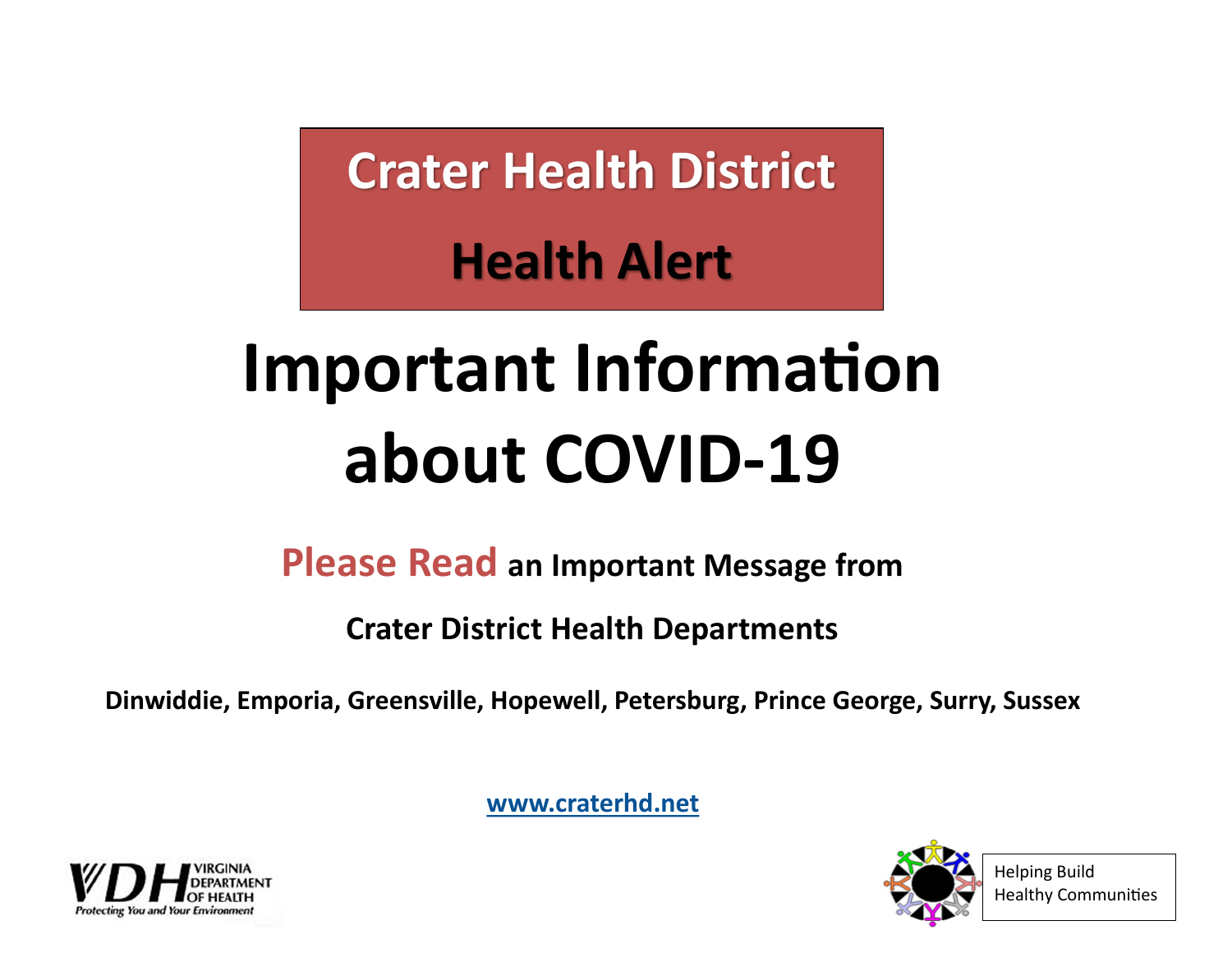# **Steps to Slow the SPREAD of COVID-19**

# **COVID-19 is a respiratory illness that can spread from person to person.**

Residents are encouraged to follow these instructions to prevent disease spreading to people in your home and community. **SYMPTOMS** can include **FEVER** (measured at 100.4°F/38°C or higher/ or if you feel feverish), **COUGH** or **TROUBLE BREATHING**. Illnesses have ranged from mild symptoms to severe illness and death. Symptoms may appear 2 –14 days after exposure. **Not everyone needs to be tested for COVID-19.** Most people will have mild illness and be able to recover at home.\*

#### **If You Are Sick And Have Symptoms...**

- **Stay home.** Avoid contact with others, do not share personal items, and use a separate bedroom and bathroom, if possible.
- **Monitor your health.** Seek medical attention immediately if you develop trouble breathing, pain or pressure in the chest, confusion, or bluish lips or face. Call ahead.
- **Wear a facemask** (or a bandana or scarf that covers your nose and mouth) when around other people.
- **Cover your coughs and sneezes** with a tissue or the inside of your elbow.
- **Wash your hands often** with soap and warm water for at least 20 seconds.
- **Clean and disinfect high-touch surfaces every day.**
- **Do not leave home until fever-free for 72 hours** (without the help of medication) AND your other symptoms have improved AND at least 7 days have passed since symptoms first appeared.
- **Inform close contacts.** Talk to everyone who has been within 6 feet for more than a few minutes while you were sick, including the 48 hours BEFORE you developed symptoms. Tell them to stay home for 14 days.

**\****Older adults and people of any age with serious underlying medical conditions may be at higher risk for more serious disease. Seek care early.*

#### **If You Had Close Contact With Someone Who Is Sick...**

- **Stay home for 14 days** since you last interacted with the ill individual. If you have ongoing exposure (for example you live with the person who is sick), stay home while the person is sick and for 14 days after the person has been released from isolation. Avoid contact with others even though you may feel well. Do not share personal items, and use a separate bedroom and bathroom, if possible.
- **Wear a facemask** (or a bandana or scarf that covers your nose and mouth when around other people.
- **Monitor for symptoms.** Take your temperature with a thermometer two times a day and watch for fever or cough.
- **Keep your distance from others** (at least 6 feet).
- **Cover your coughs and sneezes** with a tissue or the inside of your elbow.
- **Wash your hands often** with soap and warm water for at least 20 seconds.
- **Clean and disinfect high-touch surfaces every day.**
- **If you become sick**, stay home, keep your distance from others, and inform close contacts you are sick. Follow the guidance under "if you are sick and have symptoms."
- **Inform close contacts.** Talk to everyone who has been within 6 feet for more than a few minutes while you were sick, including the 48 hours BEFORE you developed symptoms. Tell them to stay home for 14 days.